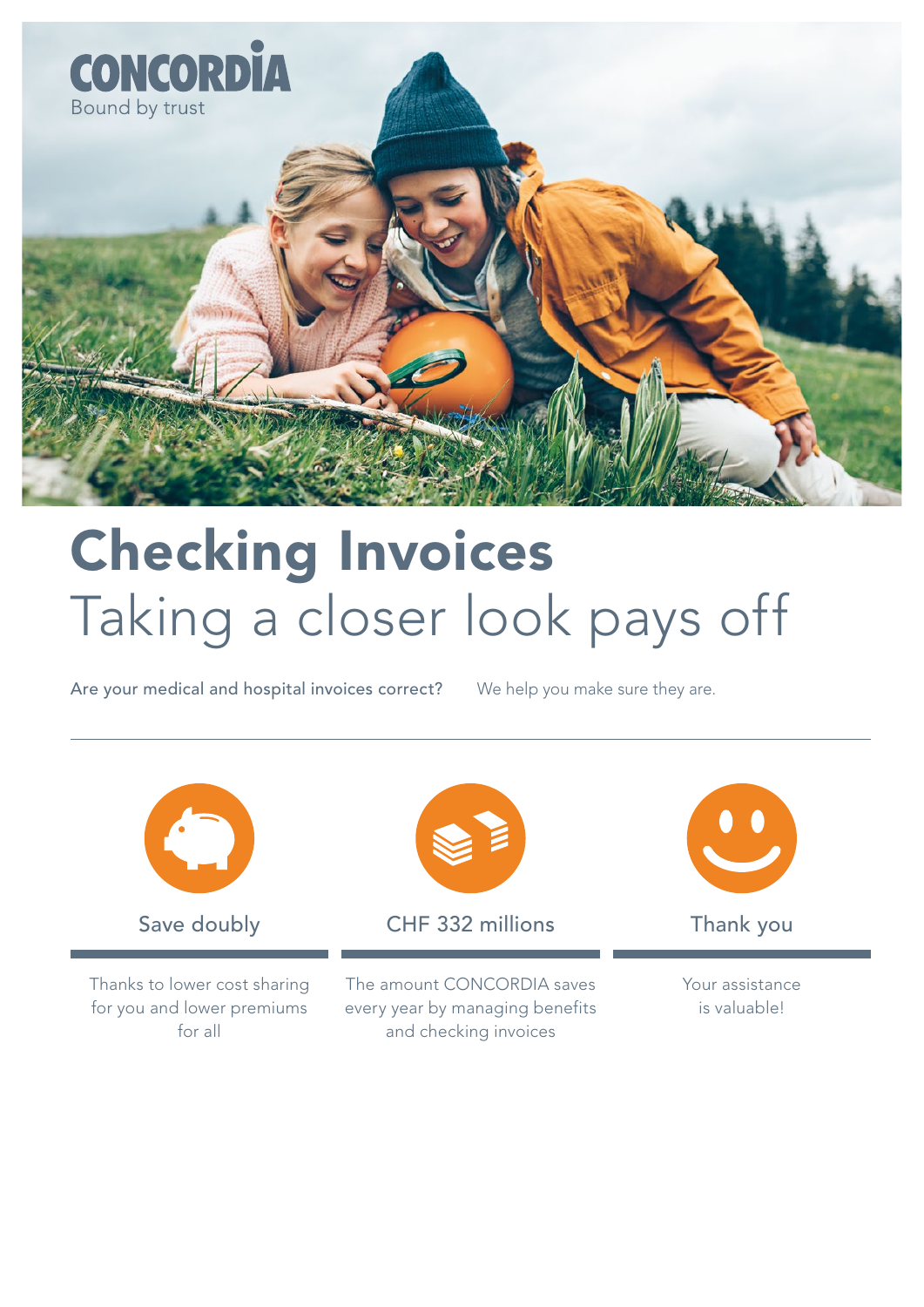| <b>Dokument</b>                                                                                                                                      | Identifikation               | 12345678                                                                                                               | 05.10.2020 11:05:15   |                             |                     |                             |                  |           |                     |         |     | Seite 1                   |
|------------------------------------------------------------------------------------------------------------------------------------------------------|------------------------------|------------------------------------------------------------------------------------------------------------------------|-----------------------|-----------------------------|---------------------|-----------------------------|------------------|-----------|---------------------|---------|-----|---------------------------|
| Rechnungs-                                                                                                                                           | GLN-Nr. (B)                  | 2000123456789                                                                                                          | Dr. med. Peter Muster |                             |                     |                             |                  |           | Tel:                |         |     |                           |
| steller                                                                                                                                              | $ZSR-Nr.$ (B)                | A123456                                                                                                                |                       | Seestrasse 120, 6000 Luzern |                     |                             |                  |           |                     | Fax:    |     |                           |
| Leistungs-                                                                                                                                           | $GLN-Nr.$ $(P)$              | 2000123456789                                                                                                          | Dr. med. Peter Muster |                             |                     |                             |                  |           | Tel:                |         |     |                           |
| erbringer                                                                                                                                            | $ZSR-Nr.$ $(P)$              | A123456                                                                                                                |                       | Seestrasse 120, 6000 Luzern |                     |                             |                  |           |                     | Fax:    |     |                           |
| <b>Patient</b>                                                                                                                                       | Muster Monika, 28.03.1964    |                                                                                                                        |                       |                             |                     |                             |                  |           |                     |         |     |                           |
|                                                                                                                                                      |                              |                                                                                                                        |                       |                             |                     |                             |                  |           |                     |         |     |                           |
| <b>Patienten-</b><br>details                                                                                                                         | Name                         | Muster                                                                                                                 |                       | GLN-Nr.                     |                     |                             |                  |           |                     |         |     |                           |
|                                                                                                                                                      | Vorname                      | Monika                                                                                                                 |                       |                             |                     |                             |                  |           |                     |         |     |                           |
|                                                                                                                                                      | <b>Strasse</b>               | Dorfstrasse 27                                                                                                         |                       |                             |                     |                             |                  |           |                     |         |     |                           |
|                                                                                                                                                      | PLZ                          | 6000                                                                                                                   |                       |                             |                     |                             |                  |           |                     |         |     |                           |
|                                                                                                                                                      | Ort                          | Luzern                                                                                                                 |                       |                             |                     |                             |                  |           |                     |         |     |                           |
|                                                                                                                                                      | Geburtsdatum                 | 28.03.1964                                                                                                             |                       |                             |                     | Monika Muster               |                  |           |                     |         |     |                           |
|                                                                                                                                                      | Geschlecht                   | W                                                                                                                      |                       |                             |                     | Dorfstrasse 27              |                  |           |                     |         |     |                           |
|                                                                                                                                                      | Unfalldatum                  |                                                                                                                        |                       |                             |                     | 6000 Luzern                 |                  |           |                     |         |     |                           |
|                                                                                                                                                      | Unfall-/Verfügungsnr.        |                                                                                                                        |                       |                             |                     |                             |                  |           |                     |         |     |                           |
|                                                                                                                                                      | AHV-Nr.                      |                                                                                                                        |                       |                             |                     |                             |                  |           |                     |         |     |                           |
|                                                                                                                                                      | VEKA-Nr.                     |                                                                                                                        |                       |                             |                     |                             |                  |           |                     |         |     |                           |
|                                                                                                                                                      | Versicherten-Nr.             |                                                                                                                        |                       |                             |                     |                             |                  |           |                     |         |     |                           |
|                                                                                                                                                      | Kanton                       | LU                                                                                                                     |                       |                             |                     |                             |                  |           |                     |         |     |                           |
|                                                                                                                                                      | Kopie                        | Nein                                                                                                                   |                       |                             |                     |                             |                  |           |                     |         |     |                           |
|                                                                                                                                                      | Vergütungsart                | ТG                                                                                                                     |                       |                             |                     | Kostengutsprache-Datum/-Nr. |                  |           |                     |         |     |                           |
|                                                                                                                                                      | Gesetz                       | <b>KVG</b>                                                                                                             |                       |                             |                     |                             |                  |           |                     |         |     |                           |
|                                                                                                                                                      |                              |                                                                                                                        |                       |                             |                     | Rechnungs-Datum/-Nr.        |                  |           | 18.08.2020 / 123456 |         |     |                           |
|                                                                                                                                                      | Vertrags-Nr.                 |                                                                                                                        |                       |                             | Mahn-Datum/-Nr.     |                             |                  | $\prime$  |                     |         |     |                           |
|                                                                                                                                                      | Behandlung/Tage              | 21.07.2020 - 21.07.2020 /                                                                                              |                       |                             | APID / ACID         |                             |                  |           |                     |         |     |                           |
|                                                                                                                                                      | Behandlungsart               | Ambulant                                                                                                               |                       |                             | Behandlungsgrund    |                             |                  | Krankheit |                     |         |     |                           |
|                                                                                                                                                      | Hospitalisierung             |                                                                                                                        |                       |                             | Austrittsabteilung  |                             |                  |           |                     |         |     |                           |
|                                                                                                                                                      | Eintrittsart                 |                                                                                                                        |                       |                             |                     | Versicherungsklasse         |                  |           |                     |         |     |                           |
|                                                                                                                                                      | Leistungserbringertyp        |                                                                                                                        |                       |                             | Eintrittsindikation |                             |                  |           |                     |         |     |                           |
|                                                                                                                                                      | Aufnahmeart                  |                                                                                                                        |                       |                             |                     | Spitalkostenbeitrag         |                  |           |                     |         |     |                           |
|                                                                                                                                                      | Entlassungsart               |                                                                                                                        |                       |                             | Abklärung Garant    |                             |                  |           |                     |         |     |                           |
|                                                                                                                                                      | Betriebs-Nr./Name            |                                                                                                                        |                       |                             |                     |                             |                  |           |                     |         |     |                           |
|                                                                                                                                                      | Rolle / Ort                  | / Praxis                                                                                                               |                       |                             |                     |                             |                  |           |                     |         |     |                           |
| <b>Zuweiser</b>                                                                                                                                      |                              |                                                                                                                        |                       |                             |                     |                             |                  |           |                     |         |     |                           |
|                                                                                                                                                      | GLN-Nr./ZSR-Nr.              | $\prime$                                                                                                               |                       |                             |                     |                             |                  |           |                     |         |     |                           |
|                                                                                                                                                      | N <sub>9</sub>               |                                                                                                                        |                       |                             |                     |                             |                  |           |                     |         |     |                           |
|                                                                                                                                                      | 1/2000123456789              |                                                                                                                        |                       |                             |                     |                             |                  |           |                     |         |     |                           |
|                                                                                                                                                      |                              |                                                                                                                        |                       |                             |                     |                             |                  |           |                     |         |     |                           |
|                                                                                                                                                      |                              |                                                                                                                        |                       |                             |                     | 5                           |                  |           |                     |         |     |                           |
|                                                                                                                                                      | <b>Tarif</b> Tarifziffer     | Bezugsziffer<br>Si                                                                                                     | St Anzahl             | TP AL / Preis               |                     | f AL TPW AL                 | TP TL            |           | f TL TPW TL A V     |         | P M | Betrag                    |
|                                                                                                                                                      | 21.07.2020 001 00.0010       | 1                                                                                                                      | 1.00                  | 10.42                       | 1.00                | 0.82                        | 8.19 1.00        |           | $0.82$ 1 1 1 0      |         |     | 15.26                     |
|                                                                                                                                                      |                              | Konsultation, erste 5 Min. (Grundkonsultation)                                                                         |                       |                             |                     |                             |                  |           |                     |         |     |                           |
|                                                                                                                                                      | 001 00.0015                  | $\mathbf{1}$<br>00.0010                                                                                                | 1.00                  | 10.88                       | 1.00                | 0.82                        | $0.00$ 1.00      |           | $0.82$ 1 1 1 0      |         |     |                           |
|                                                                                                                                                      |                              | + Zuschlag für hausärztliche Leistungen in der Arztpraxis                                                              |                       |                             |                     |                             |                  |           |                     |         |     |                           |
|                                                                                                                                                      | 001 00.0020                  | 00.0010<br>1                                                                                                           | 1.00                  | 10.42                       | 1.00                | 0.82                        | 8.19 1.00        |           | $0.82$ 1 1 1 0      |         |     |                           |
|                                                                                                                                                      |                              | + Konsultation bei Personen über 6 Jahren und unter 75 Jahren, jede weiteren 5 Min. (Konsultationszuschlag)<br>1       |                       |                             |                     |                             |                  |           |                     |         |     | 8.92<br>15.26             |
|                                                                                                                                                      | 001 00.0030                  | 00.0010<br>+ Konsultation, letzte 5 Min. (Konsultationszuschlag)                                                       | 1.00                  | 5.21                        | 1.00                | 0.82                        | 4.10 1.00        |           | $0.82$ 1 1 1 0      |         |     | 7.63                      |
|                                                                                                                                                      | 001 00.0415                  | 1.                                                                                                                     | 1.00                  | 10.42                       | 1.00                | 0.82                        | 9.34 1.00        |           | $0.82$ 1 1 1 0      |         |     | 16.20                     |
|                                                                                                                                                      |                              | Kleine Untersuchung durch den Facharzt für Grundversorgung bei Personen über 6 Jahren und unter 75 Jahren, pro 5 Min.  |                       |                             |                     |                             |                  |           |                     |         |     |                           |
|                                                                                                                                                      | 001 00:0510                  | 1.                                                                                                                     | 1.00                  | 10.42                       | 1.00                | 0.82                        | 8.19 1.00        |           | $0.82$ 1 1 1 0      |         |     |                           |
|                                                                                                                                                      |                              | Spezifische Beratung durch den Facharzt für Grundversorgung bei Personen über 6 Jahren und unter 75 Jahren, pro 5 Min. |                       |                             |                     |                             |                  |           |                     |         |     |                           |
| <b>Diagnose</b><br><b>GLN-Liste</b><br><b>Bemerkung</b><br>Datum<br>21.07.2020<br>21.07.2020<br>21.07.2020<br>21.07.2020<br>21.07.2020<br>21.07.2020 | 001 00.2510                  | 1                                                                                                                      | 1.00                  | 50.00                       | 1.00                | 0.82                        | $0.00$ 1.00      |           | $0.82$ 1 1 1 0      |         |     | 15.26<br>41.00            |
|                                                                                                                                                      | -9                           | Notfall-Inkonvenienzpauschale A, Mo-Fr 7-19, Sa 7-12                                                                   |                       |                             |                     |                             |                  |           |                     |         |     |                           |
|                                                                                                                                                      | 21.07.2020 402 7680561890512 | 1                                                                                                                      | 1.00                  | 20.35                       |                     | 1.00                        |                  |           |                     | 1 1 1 0 |     |                           |
|                                                                                                                                                      |                              | Cetallerg Sandoz Tabl 10 mg 30 Stk                                                                                     |                       |                             |                     |                             |                  |           |                     |         |     |                           |
|                                                                                                                                                      |                              |                                                                                                                        |                       |                             |                     |                             |                  |           |                     |         |     |                           |
| <b>MWSt Nr:</b>                                                                                                                                      |                              |                                                                                                                        | Anzahlung:            | 0.00                        |                     |                             | Gesamtbetrag:    |           |                     |         |     |                           |
|                                                                                                                                                      | CHF                          |                                                                                                                        | Mahngebühren:         | 0.00                        |                     |                             | davon PFL:       |           |                     |         |     |                           |
| Währung:<br>IBAN:                                                                                                                                    |                              |                                                                                                                        |                       |                             |                     |                             |                  |           |                     |         |     | 20.35<br>139.90<br>139.90 |
|                                                                                                                                                      |                              |                                                                                                                        |                       |                             |                     |                             | Fälliger Betrag: |           |                     |         |     | 139.90                    |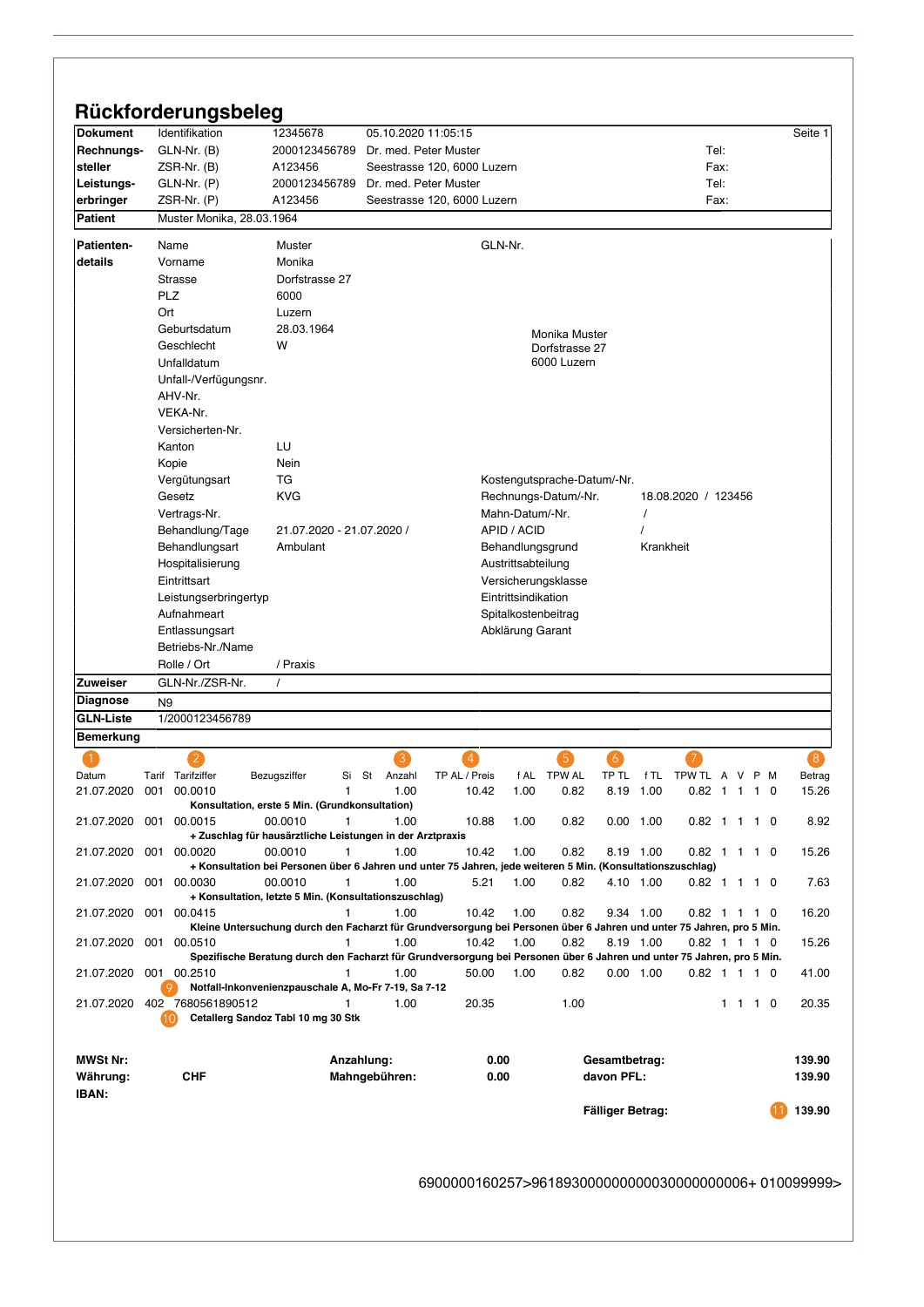# Checking Invoices Taking a closer look pays off

Here is how you can check your invoices:

|                    | Date of treatment: Are the specified dates consistent with the dates in your appointment book?                                                                                                                                                                    |
|--------------------|-------------------------------------------------------------------------------------------------------------------------------------------------------------------------------------------------------------------------------------------------------------------|
|                    | Tariff number: Is this medicine or a consultation?                                                                                                                                                                                                                |
| $\left( 3 \right)$ | The amount invoiced per tariff position:<br>Is the duration of the consultation that has been invoiced correct?<br>Did you receive the number of packages of medicine or materials mentioned?<br>Were the invoiced benefits (e.g. an X-ray examination) rendered? |
|                    | Charge point of the medical service                                                                                                                                                                                                                               |
|                    | Charge point value of the medical service (varies from canton to canton)                                                                                                                                                                                          |
| (6)                | Charge point of the technical service                                                                                                                                                                                                                             |
|                    | Charge point value of the technical service (varies from canton to canton)                                                                                                                                                                                        |
| (8)                | Amount of each tariff position; sum of the medical and technical services<br>(number x charge points x charge point value)                                                                                                                                        |
|                    | Emergency surcharge: During the specified time, did you have an emergency treatment?                                                                                                                                                                              |
| (10)               | Medicines and medical aids                                                                                                                                                                                                                                        |
|                    | Total amount of the invoice                                                                                                                                                                                                                                       |

#### Explanations

KVG/LAMal = Swiss Federal Law on Health Insurance